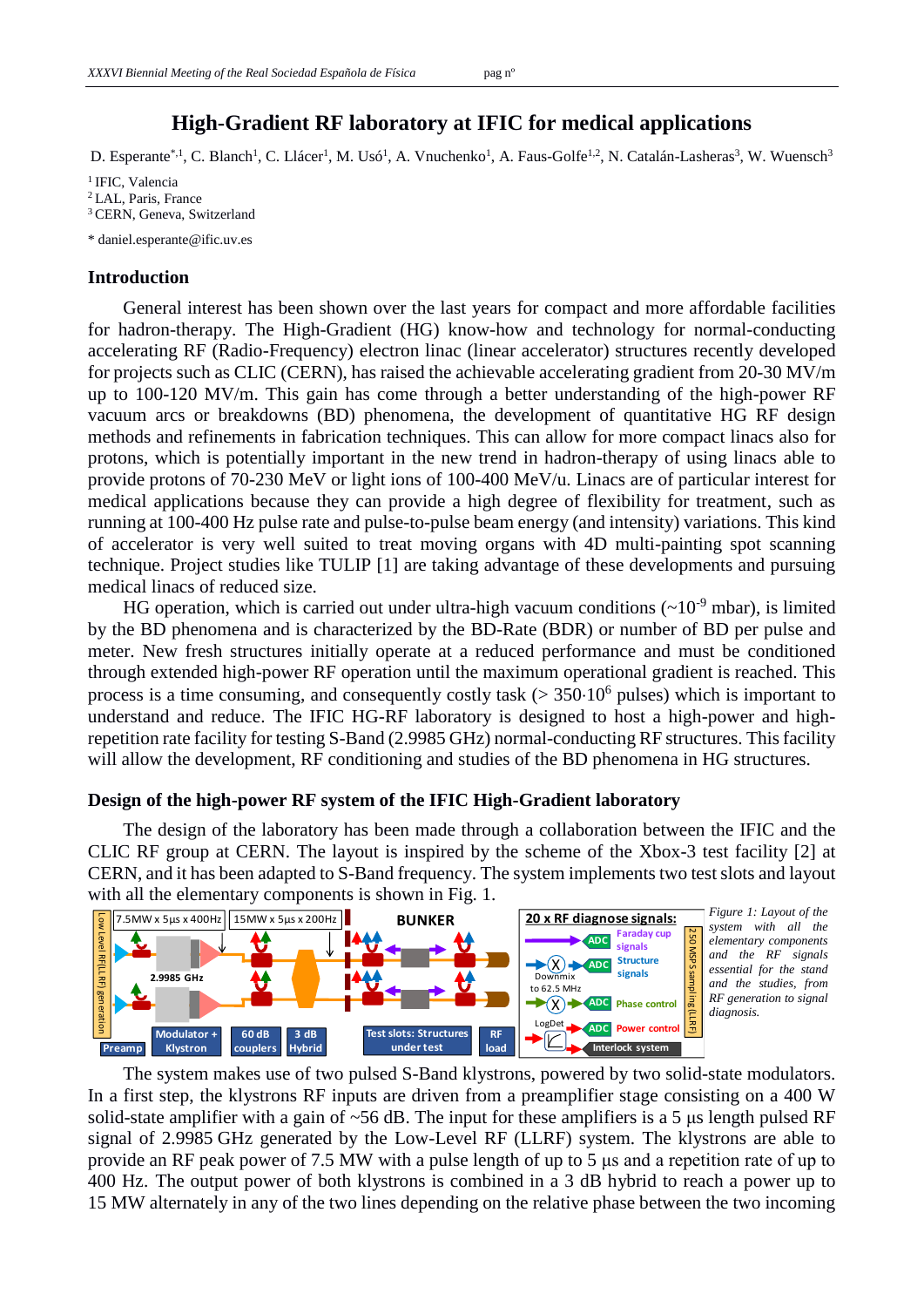RF waves, at the cost of reducing the repetition rate by a half, ie. 200 Hz. The RF power of each line is driven through WR-284 waveguides to the structures under test, installed inside the bunker, which will be equipped with the experimental setup required for BD studies. The RF power amplitude of each klystron can be controlled pulse to pulse, which offers the required flexibility to test different prototype designs or structures that present different conditioning states. Directional couplers are used to diagnose the forward and reflected RF signals into the waveguide system and structure under test.

#### **Design of the LLRF and diagnostics system**

The facility will be controlled by a National Instruments [3] PXI real-time system in charge of the LLRF generation, the acquisition of the RF diagnoses signals, the signal processing, the trigger control and interlock of the hardware. Two PXI RF generators provide the amplitude and phase modulated RF pulse which drives the preamplifiers, which in turn drive the klystrons. A downmixing system moves the RF signals down to 62.5 MHz and the 250 MSPS ADCs and FPGA modules in the PXI system allow for a real-time IQ demodulation and the data processing needed for BD detection. Some signals are also used to perform a reliable closed loop control of the input power to the structure and of the signals phase. The reflected power from the structure towards the klystron, caused by the BDs, requires a robust interlock system in order to avoid damage to the structure due to continuous BDs. Excessive high reflection over many pulses could also damage the waveguide components and the klystron's output window. In the interlock system, which will be made of RF logarithmic detectors, reliability and redundancy are compulsory. Finally, the signals of the faraday cups placed in the upstream and downstream directions along the structure's beam axis to measure dark currents are also digitized.

The diagnostics (Fig. 2) and control system are very configurable in order to grant flexibility for different types of experiments. Threshold detection on the reflected signal from the structure and the dark current signals, measured from the Faraday cups, are used to establish if a BD has occurred. In

addition, the ion gauge readouts monitor the pressure level in the vicinity of the structure. The RF conditioning process will follow that of the Xbox-3 using the same algorithm described in [4]: the input power in the structure is raised in a controlled manner, while maintaining a BDR below 3x10<sup>-5</sup>. The acquired data will be analyzed off-line to seek where inside the structure the BD occurred using similar data analysis methods to those used for the Xbox-3 [5]. They are based on the time difference between the transmitted and reflected signals and the incident and reflected signals respectively. This analysis is essential for the evaluation of the performance of the HG structure, since it is required that BDs are distributed uniformly along all the cells.



*Figure 2: Layout of the device under test and the diagnostic systems. The arrows show the signals readout by the acquisition system.*

#### **Conclusions**

High-Gradient RF technology offers the possibility of constructing compact HG linacs for medical applications. Their performance is limited by the occurrences of BDs and the described test facility will permit carrying out an extensive experimental program for testing HG accelerating structures and performing breakdown phenomenology studies for S-Band HG linacs. The goals are improve the performance and lower the cost of the RF structures.

### **Acknowledgements**

This project has received funding from the European Union's Horizon 2020 research and innovation programme under the Marie Skłodowska-Curie grant agreements No 750871 and 675265.